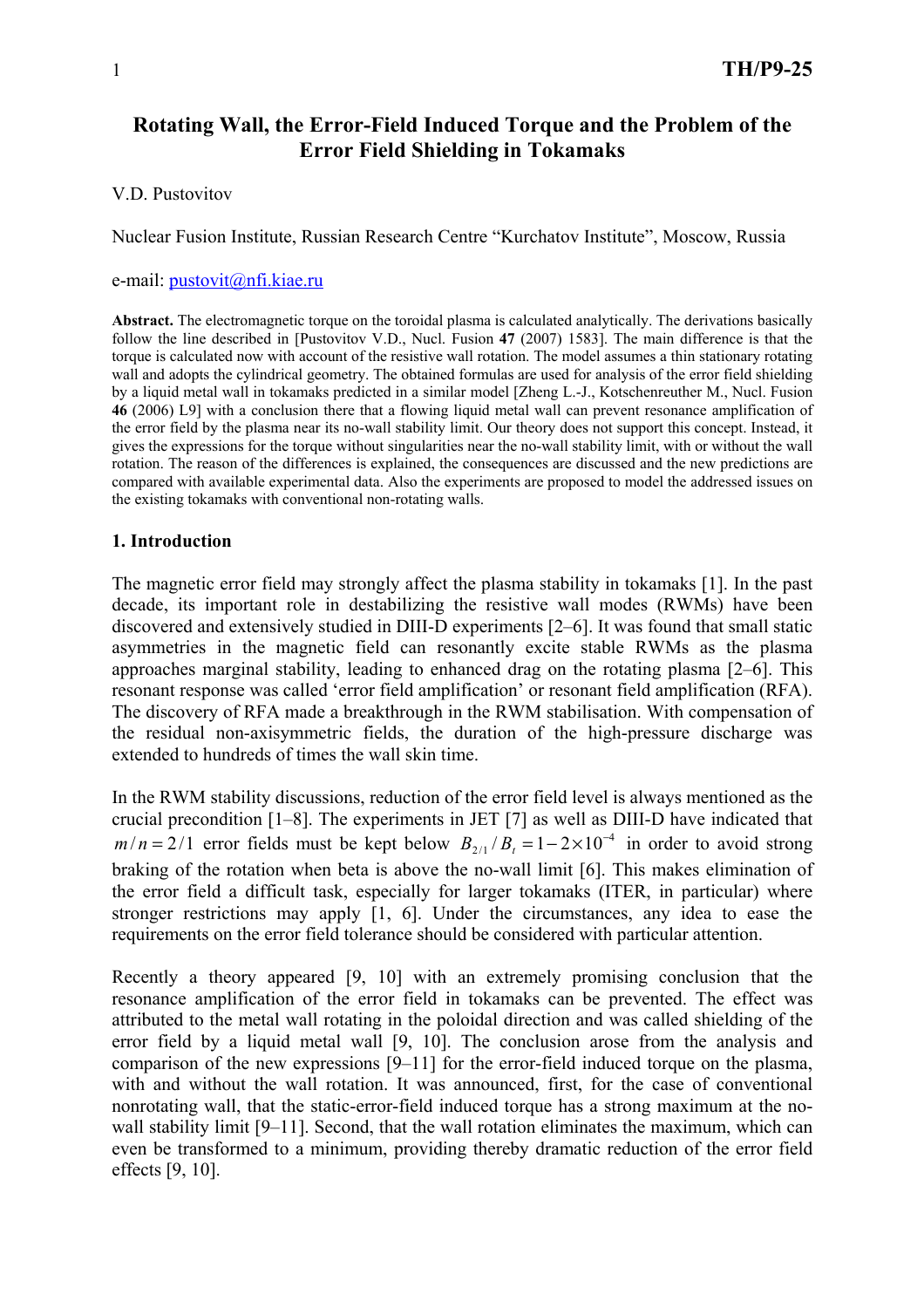In both cases the analysis was essentially based on the interpretation of the formulas for the torque expressed through some  $\delta W_{\alpha}$  and  $\delta W_{\beta}$ . At the beginning, these quantities were just described as "the energy integrals without a wall and with a perfectly conducting and nonrotating wall" [9], without strict definitions. Later the authors explained that "Their definitions are the same as those introduced in Ref. [1] in the cylinder limit," which is the comment to Equation (10) in Ref. [11]. The mentioned "Ref. [1]" is the well-known textbook [12] by Freidberg, where  $\delta W_{\infty}$  and  $\delta W_{h}$  are given by equations (9.78) and (9.79). For our discussion here the most important is that these equations give real  $\delta W_{\phi}$  and  $\delta W_{b}$ . Then the torque found in [9–11] for the conventional wall, instead of being some varying function of the plasma parameters, is identically zero, see equations (20) and (22) in [11], equation (21) in [9], and equations (4) and (6) in [10].

The latter problems have already been discussed in [13]. In [13], the electromagnetic torque on the toroidal plasma was derived in other physical variables. This was done for the "conventional" case with a nonrotating wall, and the result was compared with that of [9–11]. It was shown, in particular, that the conclusions on the torque strong peaking at the no-wall stability limit [9–11] were unjustified because of the wrong identification of  $\delta W_{\nu}$  and  $\delta W_{\nu}$ introduced there as just symbols replacing other unknowns. This must certainly affect the conclusions [9, 10] for the other case, with a liquid wall. To clarify the latter issue, here we perform a study similar to [13], but now assume that the wall may rotate.

### **2. The model and definitions**

We consider the problem using the model and results described earlier for the standard case with a nonrotating wall [13]. Briefly, we assume a cylindrical model with plasma of radius  $r_{nl}$  surrounded by the symmetric resistive wall at  $r = r_w$ , treated as a magnetically thin shell

*S<sub>w</sub>*. The approach is based on the Maxwell equations

$$
\text{rot}\,\mathbf{E} = -\frac{\partial \mathbf{B}}{\partial t}, \quad \text{div}\,\mathbf{B} = 0, \quad \text{rot}\,\mathbf{B} = \mu_0 \mathbf{j}, \tag{1}
$$

and Ohm's law for the wall, which is, for the case of interest,  $\mathbf{j} = \sigma(\mathbf{E} + \mathbf{V} \times \mathbf{B})$ .

$$
(2)
$$

Here **E** and **B** are the electric and magnetic fields, respectively,  $\mu_0 = 4\pi \cdot 10^{-7}$  H/m is the vacuum permeability, **j** is the current density in the rotating wall,  $\sigma$  is its conductivity (in vacuum  $\sigma = 0$ ), and **V** is the wall rotation velocity, which is the only new element here compared to the analysis with  $V = 0$  in [13]. We will apply these equations to the region outside the plasma with natural boundary conditions at the interfaces and at the infinity. The plasma enters the problem through the boundary conditions at the plasma surface  $S_{nl}$ .

The magnetic field can be described as

$$
\mathbf{B} = \mathbf{B}_0 + \mathbf{b} \tag{3}
$$

where  $\mathbf{B}_0$  is the equilibrium magnetic field and **b** the perturbation. Equations (1)–(2) then yield

$$
\frac{\partial \mathbf{b}}{\partial t} - \text{rot}(\mathbf{V} \times \mathbf{b}) = \nabla^2 \frac{\mathbf{b}}{\mu_0 \sigma}.
$$
 (4)

This equation has been used to study the wall rotation effect on RWM, see [14] and references therein. Here we consider the uniform wall rotation in both the poloidal and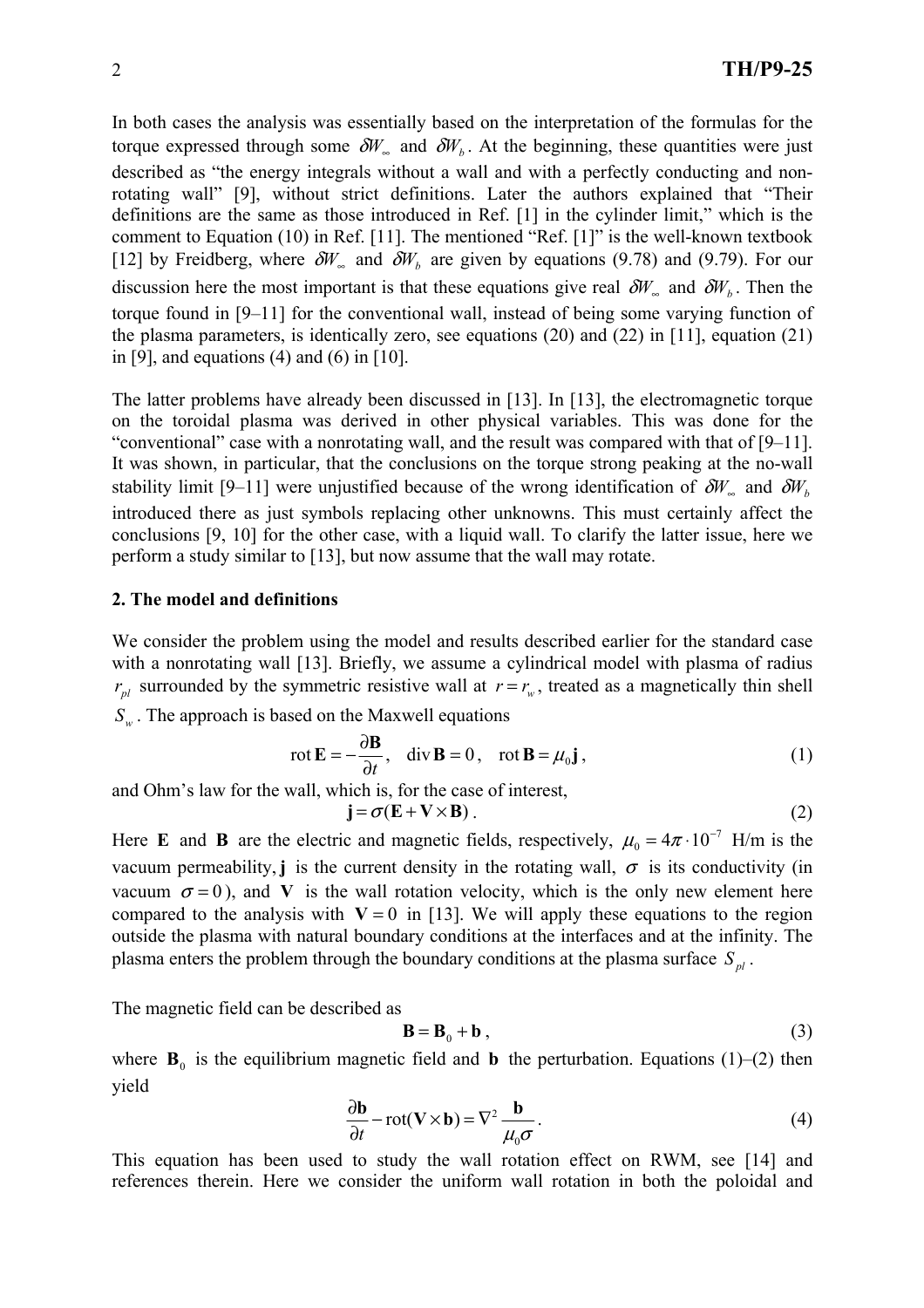toroidal directions and  $\sigma$  = const. In [9, 10], for simplicity, the liquid metal velocity was assumed to be purely in the poloidal direction. Also, ∂**b**/ ∂*t* was disregarded there, while here it will play a role.

We have to calculate the toroidal electromagnetic torque exerted on the plasma, which is

$$
T \equiv \int R \mathbf{e}_{\zeta} \cdot (\mathbf{j} \times \mathbf{B}) dV , \qquad (5)
$$

where *R* is the radial coordinate,  $e_\zeta$  is the unit vector along  $\nabla \zeta$  with  $\zeta$  the toroidal angle, and integration is performed over the plasma, but can be extended to larger volume because a vacuum region with  $\mathbf{j} = 0$  does not contribute to *T*. With  $\mu_0 \mathbf{j} = \text{rot } \mathbf{B}$  this can be reduced to the integral over the axisymmetric surface  $S_{as}$  in the vacuum:

$$
T = \frac{1}{\mu_0} \int_{S_{as}} R B_{\zeta} \mathbf{B} \cdot d\mathbf{S} = \frac{1}{\mu_0} \int_{S_{as}} R b_{\zeta} \mathbf{b} \cdot d\mathbf{S} \,. \tag{6}
$$

This is a general result with  $\mathbf{b} = \nabla \varphi$  in the vacuum. Dependence of *T* on the plasma and wall properties comes when the equation  $\nabla^2 \varphi = 0$  is solved with proper boundary conditions at  $S_{pl}$  and  $S_w$ . In our case the conditions at the wall are specified by equation (4).

### **3. Mode equation in the cylindrical approximation**

In the cylindrical model with

$$
\mathbf{V} = V_{\theta} \mathbf{e}_{\theta} + V_{z} \mathbf{e}_{z}
$$
 (7)

and  $divV = 0$  equation (4) gives for the radial component of **b** in the wall:

$$
\frac{\partial b_r}{\partial t} + \mathbf{V} \cdot \nabla b_r = \mathbf{e}_r \cdot \nabla^2 \frac{\mathbf{b}}{\mu_0 \sigma}.
$$
 (8)

Here we use the cylindrical coordinates  $r, \theta, z = R_0 \zeta$  ( $\zeta$  stays for the toroidal angle, and  $2\pi R_0$  for the length of the system).

In terms of harmonics  $b_r = \sum b_{mn}(r,t) \exp(im\theta - in\zeta)$  equation (8) is reduced, in the thin wall approximation, to

$$
\tau_{w} (\partial B_{mn} / \partial t + i \mathbf{k} \cdot \mathbf{V} B_{mn}) = \Gamma_{m}^{0} B_{mn}^{wall} . \qquad (9)
$$

Here  $B_{mn} = b_{mn}(r_w)$ ,  $r_w$  is the minor radius of the wall,  $B_{mn}^{wall}$  is the part of  $B_{mn}$  produced by the currents in the wall,  $\tau_w = \mu_0 \sigma r_w d$  is the 'wall time' with *d* being the thickness of the wall,  $\Gamma_m^0$  is a constant approximated for the low- *m* modes by  $\Gamma_m^0 \approx -2M$  with  $M = |m|$ , and  $\mathbf{k} = \nabla(m\theta - n\zeta)$ . Finally, equation (9) can be cast in the compact form

$$
\tau_{w} \frac{\partial B_{mn}}{\partial t} = G_{m} B_{mn} - \Gamma_{m}^{0} B_{mn}^{ext}, \qquad (10)
$$

where

$$
G_m \equiv \Gamma_m - i\mathbf{k} \cdot \mathbf{V} \tau_w = \tau_w \left( \gamma_0 + i n \Omega_{Ds} \right) \tag{11}
$$

and

$$
\Omega_{Ds} \equiv \Omega_0 - \mathbf{k} \cdot \mathbf{V}/n \,. \tag{12}
$$

Here the plasma response to the external perturbation is described by the ratio  $B_{mn}^{out}/B_{mn} = \Gamma_m/\Gamma_m^0$  with  $\Gamma_m = \tau_w(\gamma_0 + in\Omega_0)$  a complex quantity (with real  $\gamma_0$  and  $\Omega_0$ )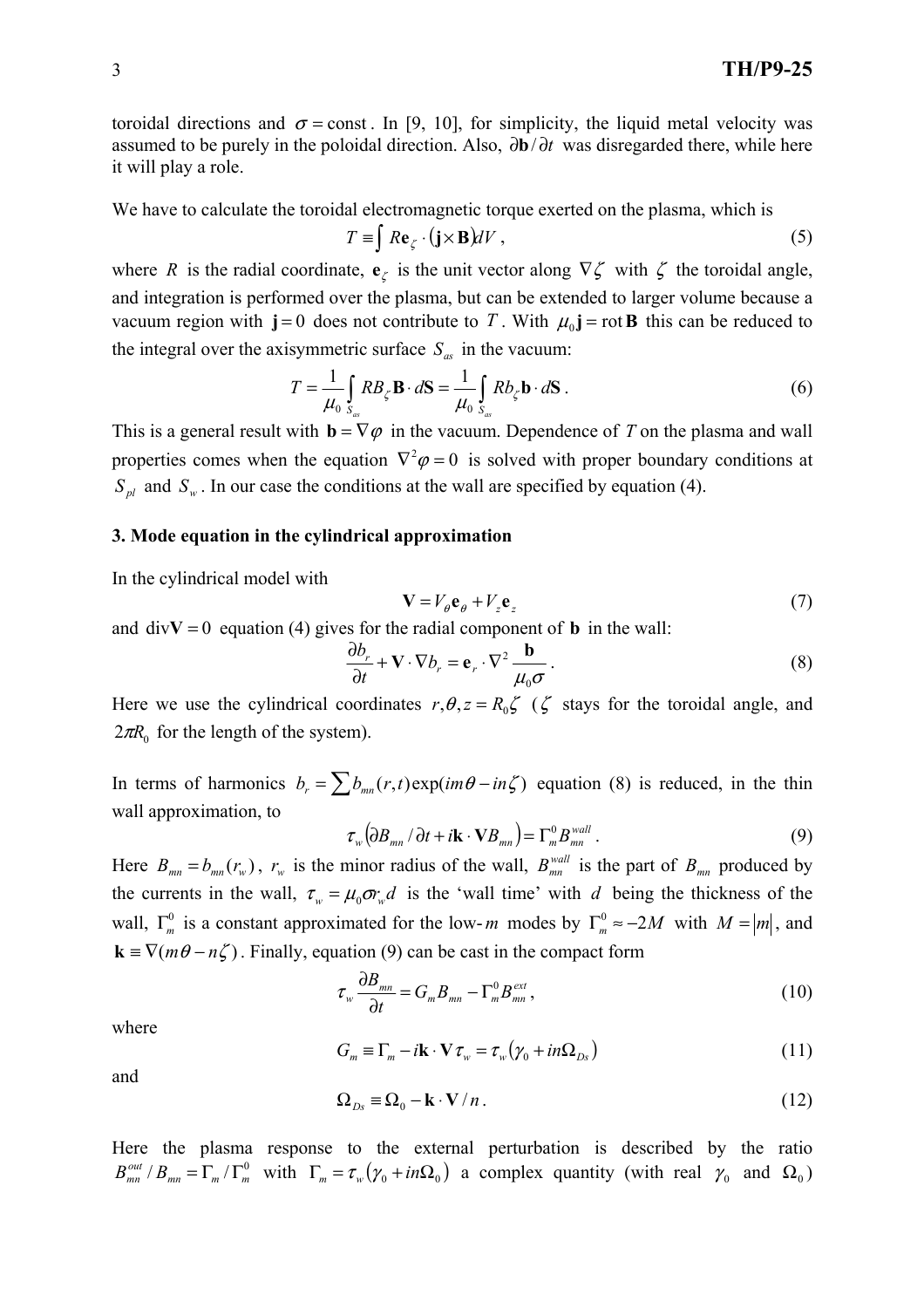depending on the equilibrium plasma parameters. Here  $B_{mn}^{out} = B_{mn} - B_{mn}^{pl}$  is the part of  $B_{mn}$ due to the currents outside the plasma, which includes the contributions from the wall and all the currents behind the wall:  $B_{mn}^{out} = B_{mn}^{wall} + B_{mn}^{ext}$ *wall*  $B_{mn}^{out} = B_{mn}^{wall} + B_{mn}^{ext}$ . Accordingly,  $B_{mn}^{pl}$  is the contribution from the plasma. The error field is a part of  $B_{mn}^{ext}$ , and the other part can be due to the currents in the active correction coils. Here we assume no currents in the plasma-wall vacuum gap.

The model with  $V = 0$  and its applications for the linear plasma response are described in [15–17]. The linear perturbation theory, the same geometry and the thin wall approximation was also used in [9–11]. Therefore, our approach is quite adequate, though the derivations here and in [9–11] are essentially different.

The plasma affects the mode equation (10) through  $\Gamma_m$ , the part of  $G_m$  in (11), which is directly related to  $rb'_{mn}/b_{mn}$  at the outer side of the plasma surface  $S_{nl}$ . Precisely, this follows from

$$
\frac{rb'_{mn}}{b_{mn}} = -(M+1) - \frac{2M\Gamma_m x^{2M}}{2M + \Gamma_m(1 - x^{2M})}
$$
(13)

for the plasma-wall vacuum gap, where the prime means the radial derivative, and  $x = r/r_{w}$ . If there is no surface current at  $S_{pl}$ , which should be the case for slow motions of real plasma, the quantity on the left hand side of (13) must be the same at the both sides of  $S_{nl}$ . This couples the constant  $\Gamma_m$  to the inner solution for **b**. For more detail see [15–17].

Thus, within the model, the perturbation amplitude  $B_{mn}$  is described by (10) where the wall rotation enters through the coefficient  $G_m$  only, while  $\gamma_0$  and  $\Omega_0$  are the unknown characteristics of the plasma. We need (10) to relate  $B_{mn}$  to the error field amplitude when  $V \neq 0$ , which is a step to calculating the error-field induced electromagnetic torque on the plasma. In further estimates we assume  $\Gamma_m$  independent of **V**,  $B_{mn}$  and  $B_{mn}^{ext}$ , which is a natural requirement in the linear plasma response model with  $rb'_{mn}/b_{mn}$  inside the plasma determined by the plasma parameters only.

### **4. The electromagnetic torque**

In the cylindrical approximation, expression (6) is reduced to [13]

$$
T = \sum_{m\geq 0, n>0} T_{mn} \tag{14}
$$

with

$$
T_{mn} = -4i \frac{n}{M} V_w \frac{B_{mn}^{*}}{L} B_{mn}^{out} - c.c. \tag{15}
$$

where  $V_w = 2\pi^2 R_0 r_w^2$  is the volume enclosed by the toroidal wall, both the star and *c.c.* denote the complex conjugate. These formulas were derived in [13] without restrictions on the time dependence and nature of the magnetic perturbation produced by the currents that flow outside the plasma. Therefore we can apply them for the tokamak with a rotating wall.

With  $B_{mn}^{out}/B_{mn} = \Gamma_m/\Gamma_m^0$  and  $\Gamma_m = \tau_w(\gamma_0 + in\Omega_0)$  equation (15) will give us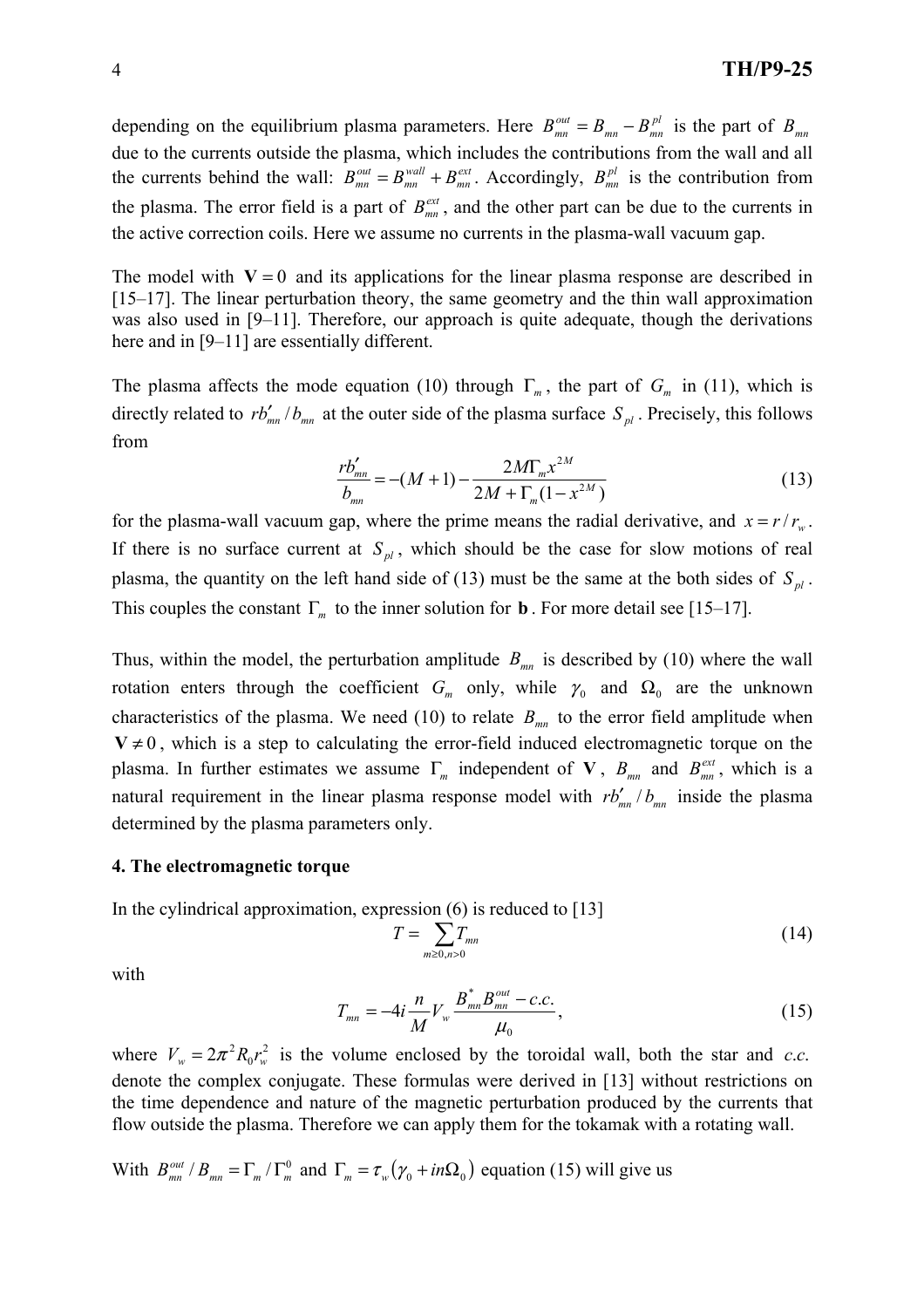# 5 **TH/P9-25**

$$
T_{mn} = 8 \frac{n}{M} V_w \Gamma_m^0 \frac{\left| B_{mn}^{out} \right|^2}{\mu_0} \frac{n \Omega_0}{\tau_w (\gamma_0^2 + n^2 \Omega_0^2)}
$$
(16)

or, in terms of  $B_{mn}$ ,

$$
T_{mn} = 8 \frac{n}{M} V_w \frac{|B_{mn}|^2}{\mu_0} \frac{n \Omega_0 \tau_w}{\Gamma_m^0}.
$$
 (17)

Here the wall rotation affects the amplitudes  $B_{mn}^{out}$  and  $B_{mn}$ , while other quantities do not depend on the wall rotation velocity **V** .

In [9–11] the torque was calculated for the stationary state with  $\partial B_{mn}/\partial t = 0$ . Then for the nonrotating wall we have  $B_m^{wall} = 0$ , and (16) becomes the torque due to the static error field with  $B_{mn}^{out}$  representing the amplitude of this field. However, with a rotating wall, the steady state values  $B_{mn}^{out}$  and  $B_{mn}$  contain a contribution from the wall,  $B_m^{wall} \neq 0$  given by (9). In this case equation (10) yields, when  $\partial B_{mn}/\partial t = 0$ ,

$$
B_{mn}/B_{mn}^{ext} = \Gamma_m^0/G_m, \qquad (18)
$$

and the torque expression (17) is reduced to

$$
T_{mn} = 8 \frac{n}{M} V_w \Gamma_m^0 \frac{\left| B_{mn}^{ext} \right|^2}{\mu_0} \frac{n \Omega_0}{\tau_w (\gamma_0^2 + n^2 \Omega_{Ds}^2)},
$$
\n(19)

where  $\Omega_{Ds}$  is defined by (12). The final formula gives us the torque due to the static error field, calculated for the state with  $\partial B_{mn}/\partial t = 0$ . This is the same quantity that was discussed in [9] and [10], though expressed in other physical variables. The latter circumstance greatly facilitates interpretation of the result since all the symbols here are defined and have clear meaning.

### **5. Discussion**

The wall rotation affects the torque (19) through  $\Omega_{Ds}$  only. For fixed  $B_{mn}^{ext}$ ,  $\gamma_0$  and  $\Omega_0$ , which means comparison at similar conditions with only **V** varying, the ratio of the torques (19) with and without the wall rotation is

$$
\frac{with}{without} = \frac{\gamma_0^2 + n^2 \Omega_0^2}{\gamma_0^2 + (n\Omega_0 - \mathbf{k} \cdot \mathbf{V})^2} \,. \tag{20}
$$

To make this ratio small, one needs the wall rotation much faster than the natural rotation of the mode at  $V = 0$ ,  $|\mathbf{k} \cdot \mathbf{V}| >> |n\Omega_0|$ , and in addition  $|\mathbf{k} \cdot \mathbf{V}| >> |\gamma_0|$ . These conditions could not be obtained in [9, 10] where the torque was expressed through some  $\delta W_{\infty}$  and  $\delta W_{b}$  without their physical or mathematical identification.

Though equations (19) and (20) allow the torque reduction due to the proper rotation of the wall, they do not support the main conclusion of [9] that the flowing liquid metal wall can prevent resonance amplification of the error field by the plasma near its no-wall stability limit. First, there is no resonance in (19) near the no-wall limit, since the latter must correspond to some negative  $\gamma_0$  here, if we consider typical rotationally stabilized discharges in DIII-D [2–6] with the stability boundary ( $\gamma_0 = 0$ ) essentially above the no-wall limit.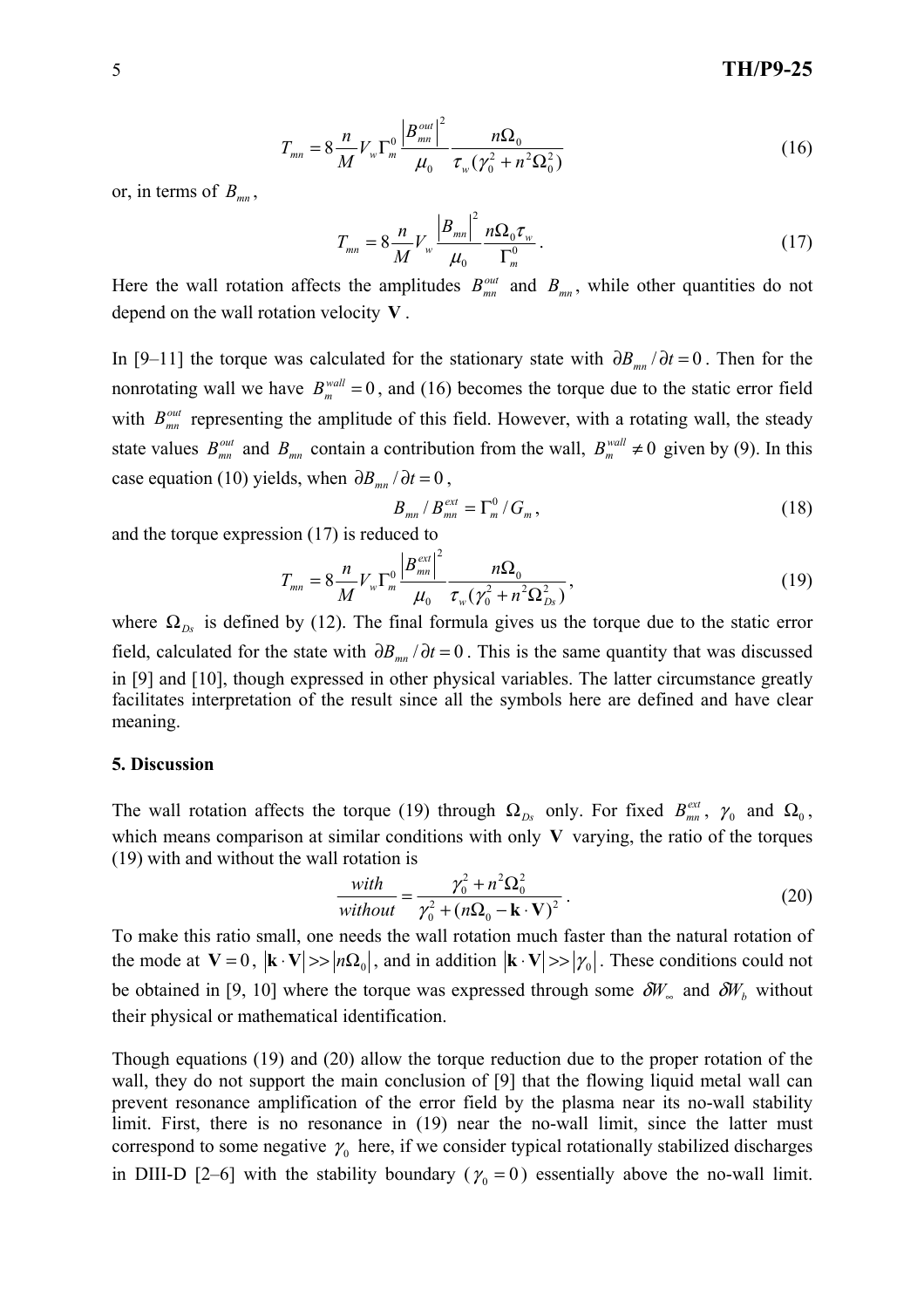Meanwhile, the "no-wall resonance" in [9–11] was attributed to vanishing denominator in the expression similar to (19) (which could be equivalent to formal  $\Gamma_m \to 0$ ). In more detail this was discussed earlier in [13]. Second, the ratio (20) shows that the wall rotation can work in both ways, decreasing or increasing the torque, which was not noticed in [9, 10].

It follows from (20) that, contrary to the dramatic reduction declared in [9, 10], the wall rotation can also provide an increase of the torque when

$$
(n\Omega_0 - \mathbf{k} \cdot \mathbf{V})^2 < n^2 \Omega_0^2. \tag{21}
$$

This increase can be quite large with  $\mathbf{k} \cdot \mathbf{V} = n\Omega_0$  at  $n^2 \Omega_0^2 >> \gamma_0^2$ 2 0  $n^2\Omega_0^2 >> \gamma_0^2$ . Mathematically, this has the same origin as the peak discovered for  $V = 0$  in [9–11] and discussed in [13]: it comes from asymptotic behavior of (19) like  $1/x$  at  $x \to 0$ . However, within the model, any singularity must be treated with care. Unlimited increase of the torque (19) simply indicates that the steady-state assumption  $\partial B_{mn}/\partial t = 0$  is not longer valid.

Discussion of (20) will be incomplete without this reminder: equation (19) was obtained for a steady state with  $\partial B_{mn}/\partial t = 0$ . The preceding equation (17), valid for arbitrary  $B_{mn}(t)$ , shows that the torque peaking, which is a fundamental result of the new theory [9–11], is only possible with a strong growth of  $\Omega_0 |B_{mn}|^2$ . The statement that "the reduced rotation further enhances the strength of the braking torque" [9], where the "reduced rotation" implies smaller  $\Omega_0$ , would then require, for the peaking discovered in [9–11], a singular-like growth of  $B_{mn}$ <sup>2</sup> at some intermediate  $\beta$  below the RWM stability limit  $\beta^{RWM}$  when **V** = 0. And "shielding of the error field by a liquid metal wall" [9] means complete elimination of this peak at finite **V** .

However, the experiments on DIII-D, including [2] and [3] mentioned in [9–11] and other [4– 6] with more information on the RFA effect, have never shown the peaking of  $|B_{mn}|$  at some  $\beta < \beta^{RWM}$ , when plasma is stable, with subsequent theoretically predicted [9–11] drop of  $B_{mn}$  at larger  $\beta$ . The same is true for RFA experiments in JET [7] and NSTX [8]. In other words, when  $\beta$  crosses the no-wall limit  $\beta^{no-wall}$ ,  $\Omega_0 |B_{mn}|^2$  remains a regular quantity, without sharp peaking at  $\beta = \beta^{no-wall}$  and strong reduction behind this point.

# **6. Experimental application and testing**

The DIII-D is a tokamak with a conventional wall, but some results from DIII-D can be a perfect illustration of the effects related to the liquid rotating wall.

To extend the narrow limits of the original problem, we should wonder what physics is involved here. In the combination "rotating wall + static error field" the essential element is the relative motion of the metal wall and the magnetic field. But this can also be realized if we apply a rotating magnetic field while keeping the metal in natural rest.

Assume that the correction coils produce the rotating  $(m, n)$  perturbation with

$$
\delta B_{mn}^{\text{ext}} = b_{mn}^{\text{os}} \exp(P_m \tau), \qquad (22)
$$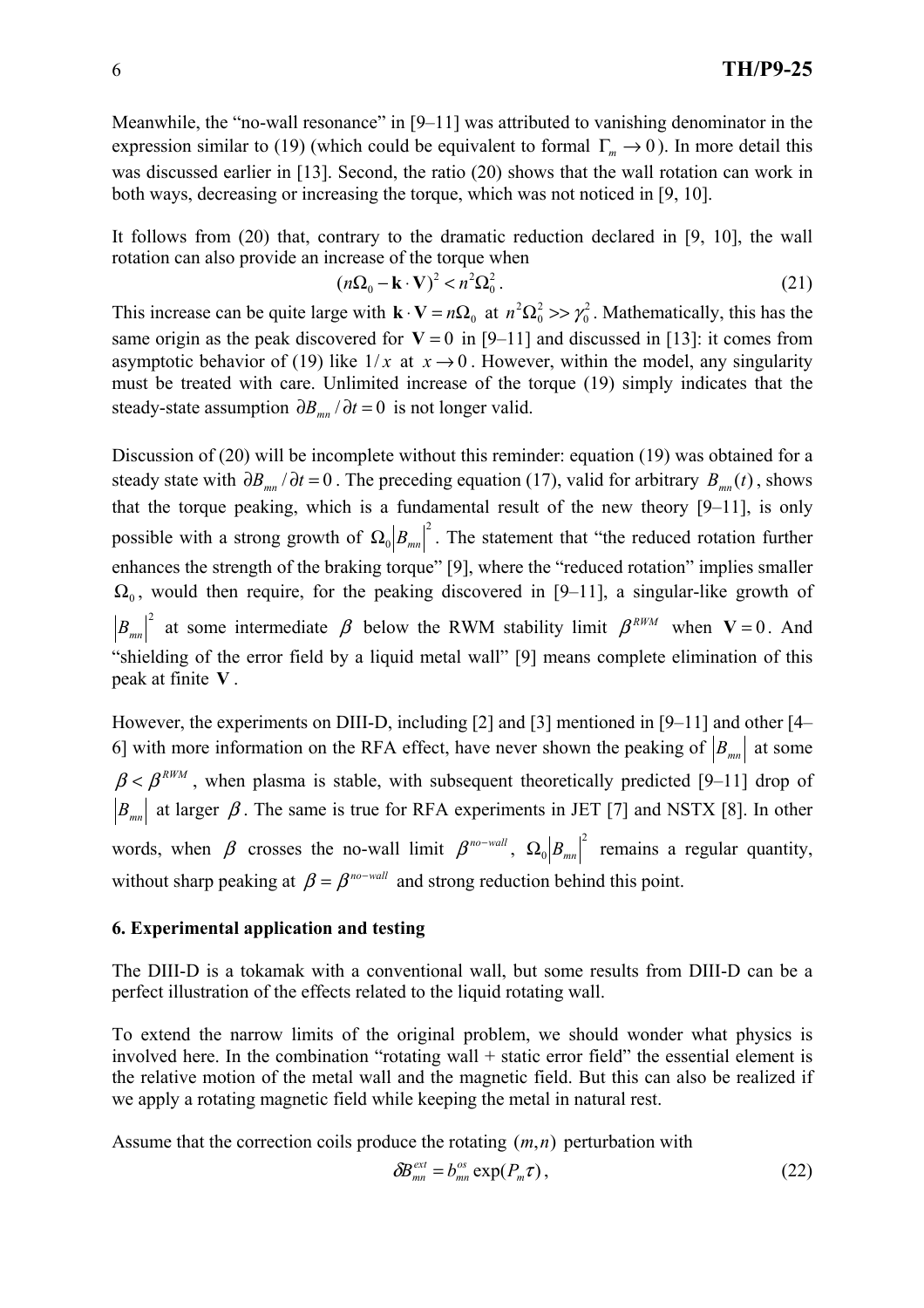where  $\tau = t / \tau_w$ ,  $P_m = in \omega \tau_w$ , and  $\omega$  is the toroidal rotation frequency of the applied field. If such a field is switched on at  $t = 0$ , equation (10) with constant  $G_m$  gives for  $t > 0$ :

$$
\delta B_{mn} = B_{mn}^0 \exp(G_m \tau) - \Gamma_m^0 b_{mn}^{os} \frac{\exp(G_m \tau) - \exp(P_m \tau)}{G_m - P_m},
$$
\n(23)

where  $\delta B_{mn}$  is the time-varying part of  $B_{mn}$ , and  $B_{mn}^0$  is the integration constant. For a stable plasma with  $\gamma_0 < 0$ , after a transient phase ( $|\gamma_0|$ *t* >> 1) this will evolve to

$$
\delta B_{mn} = A_{os} b_{mn}^{os} \exp(in\omega t), \qquad (24)
$$

where  $A_{os}$  describes the 'amplification' of the oscillating external perturbation  $\delta B_{m}^{ext}$ :

$$
A_{os} = \frac{\Gamma_m^0}{G_m - in \omega \tau_w}.
$$
 (25)

Then in the steady state described by (24), we have from (17)

$$
T_{mn} = 8 \frac{n}{M} V_w \Gamma_m^0 \frac{\left|b_{mn}^{os}\right|^2}{\mu_0} \frac{n\Omega_0}{\tau_w [\gamma_0^2 + n^2 (\Omega_0 - \mathbf{k} \cdot \mathbf{V}/n - \omega)^2]}.
$$
 (26)

This expression incorporates both the wall rotation and the rotation of the applied magnetic perturbation. It shows that they produce exactly the same effects, which allows to use the available experimental data for analysis of the anticipated RFA with the wall rotation.

The amplification of the resonant rotating perturbation was studied on the tokamaks DIII-D [4, 5] and NSTX [8]. The linear plasma response to the applied perturbation and the transition to (24) were observed, and the amplitude and phase of  $\delta B_{mn}$  have been measured. The experimental results in Figure 10 in [4], Figure 6 in [5] and Figure 2 in [8] demonstrate a typical resonant curve that corresponds to [16]

$$
|A_{os}| = \frac{\left|\Gamma_m^0\right|}{\tau_w \sqrt{\gamma_0^2 + n^2 (\Omega_0 - \omega)^2}},
$$
\n(27)

which is a consequence of (25) at  $V = 0$ . Equations (25) and (26) show that the same dependence must be expected from the wall rotation. The singular-like peak described in [9– 11] and similar infinite RFA predicted earlier [18] are, mathematically, reproduced in (27) as an asymptotic at  $\omega = \Omega_0$  and  $\gamma_0 \rightarrow 0$ . With such  $\gamma_0$ , however, we step much behind the applicability limits of (24) and (27). Instead we should use the solutions (17) and (23).

### **7. Conclusions**

The conclusion [10] that "the presence of a liquid metal wall causes a dramatic difference" by producing the "shielding of the error field" [9, 10] is not confirmed by our analysis. There is a difference, but not such dramatic as elimination of the resonances, strongly emphasized in [9, 10]. Within the model, there is a natural Doppler shift effect which may either decrease or increase the RFA, depending on the wall rotation velocity **V** . However, for a plasma stable against the RWMs the model does not allow severe peaking of the torque such as shown in Fig. 1 in [9] and Figs. 1 and 2 in [10], even if the most pessimistic estimate (19) will be used. With or without the wall rotation, for stable or unstable plasmas, the electromagnetic torque on the plasma is proportional to  $\Omega_0 |B_{mn}|^2$ , as described by (17). In the RFA experiments [2– 8] this quantity behaves regularly, without singularities. This also points against [9, 10].